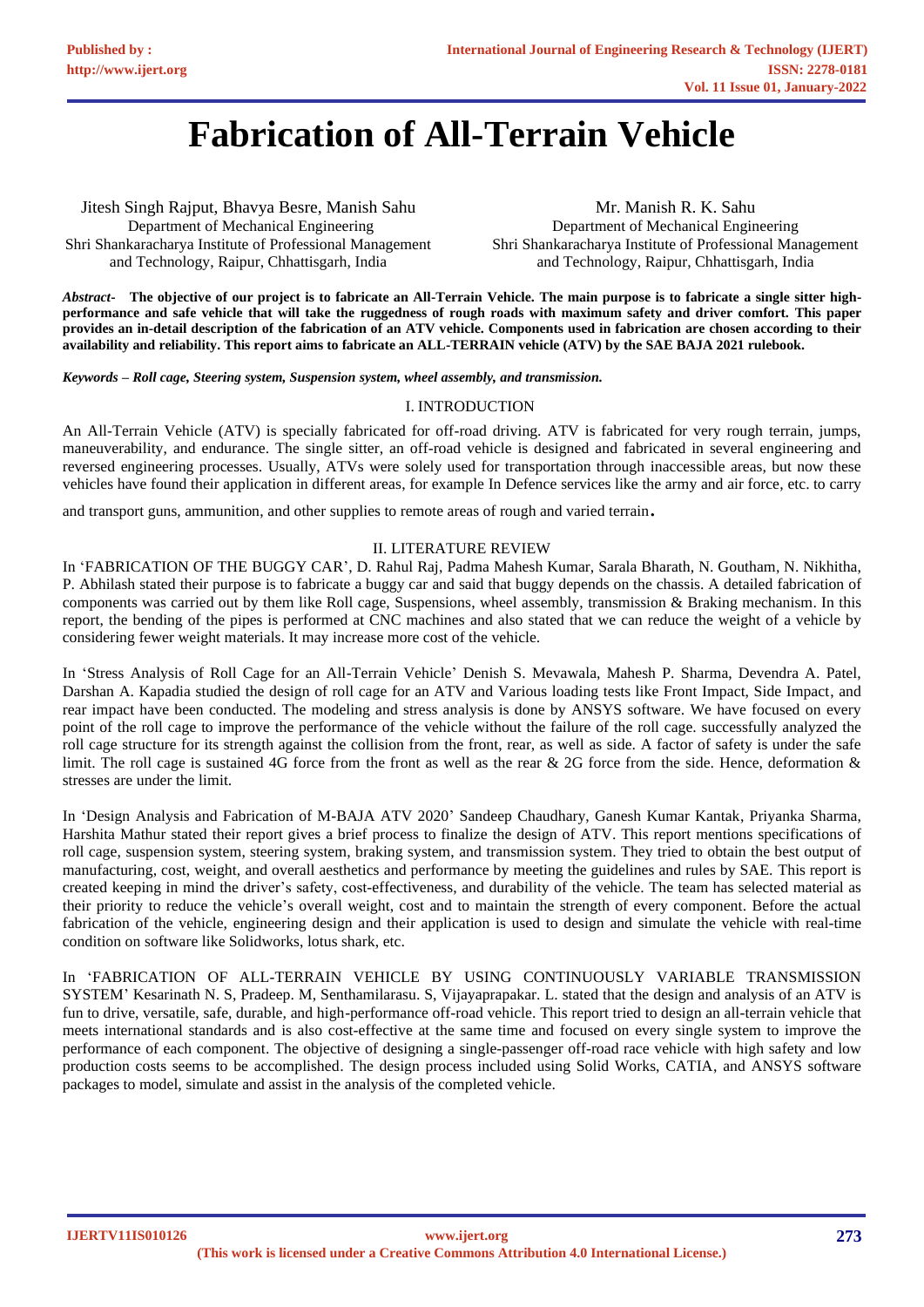# III. FABRICATION

In fabrication, all the parts have been assembled.

#### A. ROLL CAGE

The roll cage has been designed by considering BAJA SAE 2021 RULEBOOK. The purpose of the roll cage is to maintain a minimum space surrounding the driver. For the fabrication of the frame, we used lightweight and safe frame steel. For frame making, we considered the material of AISI1018 & AISI4130.

| <b>Properties</b>        | <b>AISI 1018</b> | <b>AISI 4130</b>     |
|--------------------------|------------------|----------------------|
| Density                  | 7.87 $g/cm3$     | 7.85 $g/cm3$         |
| <b>Yield Strength</b>    | 417 MPa          | 638 MPa              |
| Tensile Strength         | 440 MPa          | 560 MPa              |
| <b>Ultimate Strength</b> | 473 MPa          | 810 MPa              |
| <b>Bending Strength</b>  | 402.9 MPa        | 415 MPa              |
| Preferred Welding Type   | MIG              | <b>TIG</b>           |
| Availability             | Easily Available | Not easily available |
| Cost                     | Cheap            | Expensive            |

Table: Specifications of the material

According to the data shown above, AISI 4130 has a substantially higher strength-to-weight ratio. In addition, by adopting AISI 4130, we may achieve a straight weight reduction of 17% per tube length without sacrificing strength. The following table shows the chemical composition of AISI 4130:

| 97.03-98.22<br>$0.80 - 1.10$<br>$0.40 - 0.60$ |
|-----------------------------------------------|
|                                               |
|                                               |
|                                               |
| 0.280-0.330                                   |
| $0.15 - 0.30$                                 |
| $0.15 - 0.25$                                 |
| 0.040                                         |
| 0.035                                         |
| $T = 11$ $T = 1$ $T = 1$ $T = 1100$           |

Table: Chemical composition of AISI 4130

The chemical composition of AISI 1018 carbon steel is outlined in the following table.

| Element       | Content $(\% )$ |
|---------------|-----------------|
| Manganese, Mn | $0.60 - 0.90$   |
| Carbon, C     | $0.15 - 0.20$   |
| Sulfur, S.    | $0.05$ (max)    |
| Phosphorus, P | $0.04$ (max)    |
| Iron. Fe      | <b>Balance</b>  |

Table: Chemical composition of AISI 1018

For our design, we have selected a rod of exterior diameter of 25.4 mm (1 inch) and a wall thickness of 3 mm (0.120 in) Primary member

DLC SIM lateral cross member

FBM Front Bracing member

ALC Aft lateral cross member

CLC Upper lateral cross member

FLC Front lateral cross member

BLC Overhead lateral cross member

RHO Roll hoop overhead members

LFS Lower frame side members

RRH Real roll hoop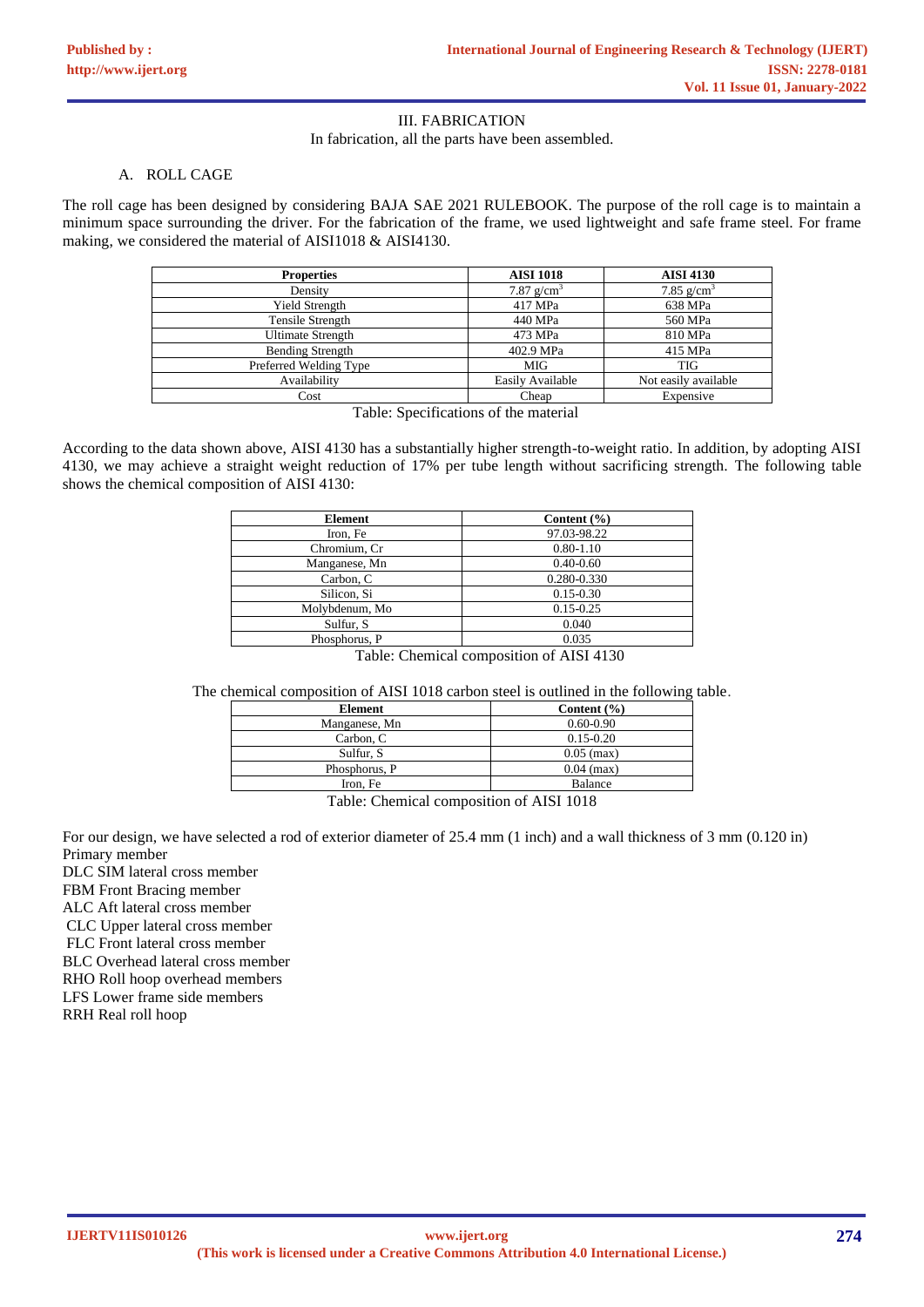

Figure (1) primary member of the roll cage

Secondary members LDB Lateral Diagonal Bracing SIM Side Impact Members FAB Fore/Aft Bracing Members USM Under Seat Member RLC Rear Lateral Cross Member



Figure (2) secondary members of the roll cage

Welding electrode E 7018

The "E" in the E7018 electrode indicates a tool used for an arc-welding process. The 70 means it makes welds that are very strong (70,000 psi). The 18 means two things: The "1" means the electrode can be used in any position, and the "18" means low hydrogen and usually DC.

## B. STEERING

This vehicle is fabricated keeping in mind that it will go through sharp turns and bumpy roads, so the system's stability and the time of response are vital factors in deciding the vehicle's run. We prefer rack and pinion because it's a simple system, simple construction, immediate response. It is the "interface" between the driver and the vehicle so it plays an important role for the vehicle. The driver turns the steering wheel which will rotate the steering column and give further movement in the steering rack. The motion is then transmitted to the wheels by the tie rods. The steering system will depend on the inner and outer angles of the vehicle, the factors like kingpin inclinations, the center of gravity, and scrub radius.

## C. SUSPENSION SYSTEM

An ATV is supposed to have a reliable & efficient suspension system because of the unpredictable nature of off-road conditions like it will go through sharp turns and bumpy roads. suspensions were chosen based on their degree of freedom, roll-center adjustability, ease in wheel alignment parameters, etc. We used MONO SHOCK SUSPENSION SYSTEM.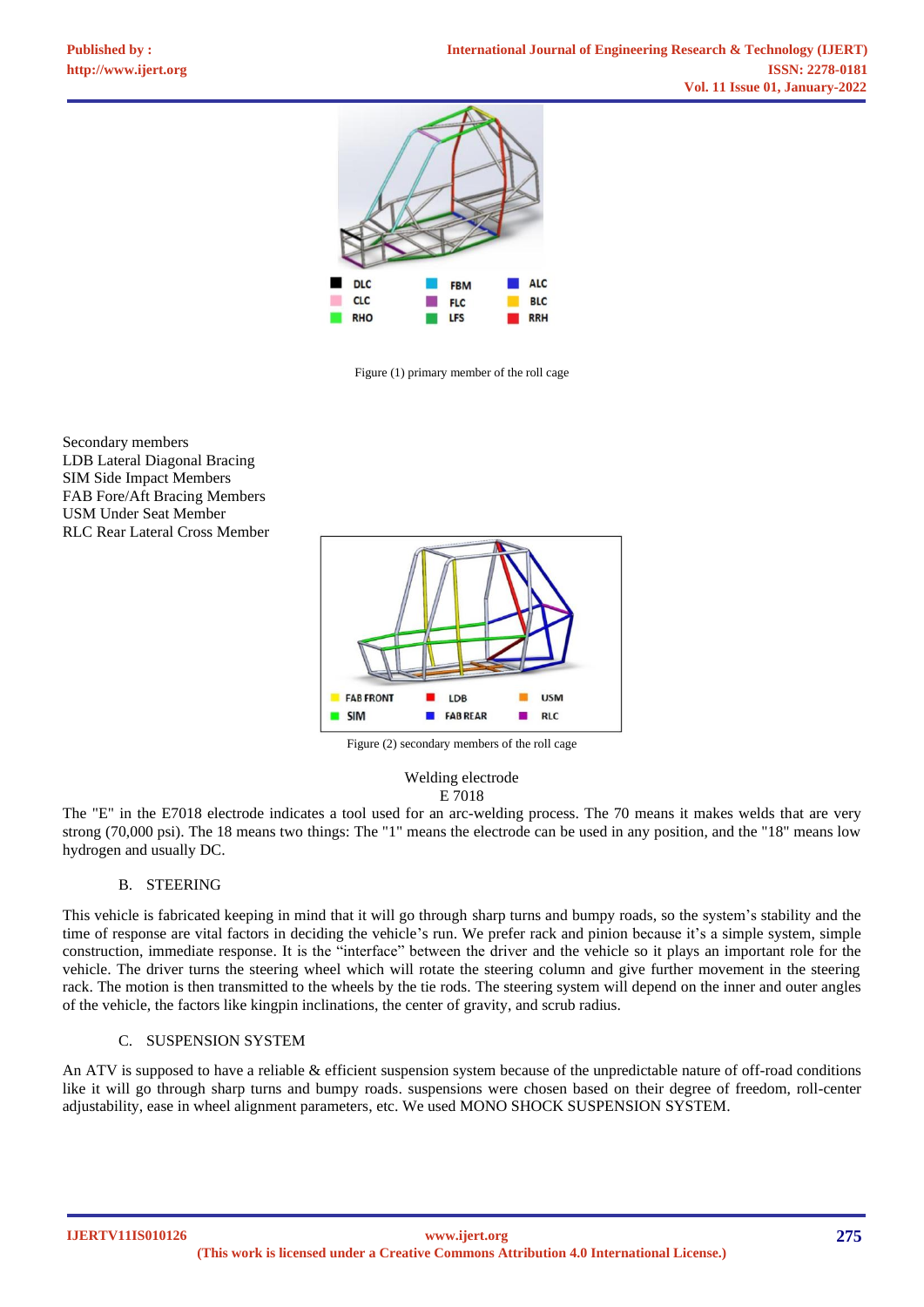# D. ENGINE

ENGINE TYPE: 4 STROKE, SOHC 2-VALVE, AIR-COOLED, COMPLAINT DTS-i Fi ENGINE EMISSION TYPE: 178.6 CC MAX POWER: 17.02 PS @85OO RPM MAX TORQUE: 14.52 NM 6500 RPM FUEL: PETROL

## E. BRAKING

For safety purposes, an excellent braking system is the most important. It must be capable of locking all four wheels on a dry surface. The braking system is chosen based on ease of manufacturability, performance, and simplicity. We used a disc brake. In a disc brake, the fluid from the master cylinder is forced into a caliper where it presses against a piston. The piston, in turn, squeezes two brake pads against the disc (rotor), which is attached to the wheel, forcing it to slow down or stop.



Figure (3) disc brake

- Brake pads: metal plates bonded with material that provides stopping friction.
- One or two pistons push the brake pads against the rotor when you brake.
- A bleeder screw to allow for servicing the brakes and replacing the fluid.
- A rubber piston seal that prevents brake fluid leakage and retracts the piston when the brakes are released.
- A dust boot to keep contaminants out of the cylinder.
- Anti-rattle clips that keep the brake pads stable.

## F. TRANSMISSION

The transmission system is one of the most important systems in every automobile because it has a significant impact on their efficiency. The transmission allows the variation of torque between the engine and gearbox.

#### G. WHEEL ASSEMBLY

Components of wheel assembly are spindle, knuckle, hub, wheels, and tires. The selection of tires is based on the traction required for the vehicle.

## IV. CONCLUSION

The design, development and fabrication of the roll cage is carried out successfully. The roll cage is used to build an ATV by integrating all the other automotive systems like transmission, suspension, steering, brakes and other miscellaneous elements.

Results from these tests are shown in the table:

| Type of impacts | Loading Force (N) | Maximum Deformation (mm) |
|-----------------|-------------------|--------------------------|
| Rear            | 18000             | 6.232                    |
| Front           | 18000             | 0.83                     |
| Rollover        | 15000             | 7.452                    |
| Torsion         | 15000             | 8.322                    |
|                 |                   |                          |

Table: Test results

**IJERTV11IS010126**